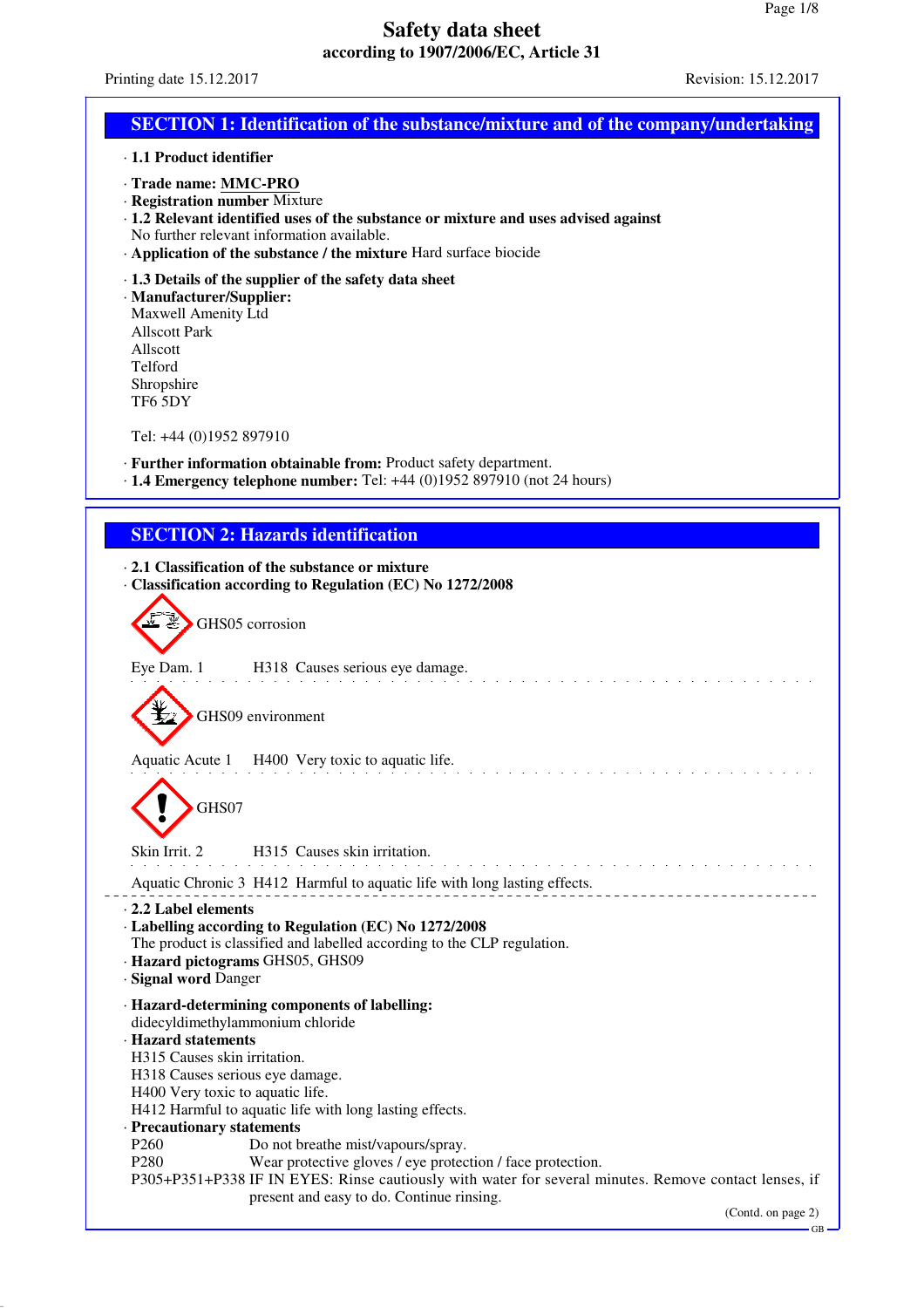Printing date 15.12.2017 Revision: 15.12.2017

#### **Trade name: MMC-PRO**

|      | (Contd. of page 1)                                                                     |
|------|----------------------------------------------------------------------------------------|
| P310 | Immediately call a POISON CENTER/doctor.                                               |
| P391 | Collect spillage.                                                                      |
| D501 | Dispose of contents/container in accordance with local/regional/national/international |

P501 Dispose of contents/container in accordance with local/regional/national/international regulations.

· **2.3 Other hazards**

· **Results of PBT and vPvB assessment**

- · **PBT:** Not applicable.
- · **vPvB:** Not applicable.

# **SECTION 3: Composition/information on ingredients**

## · **3.2 Chemical characterisation: Mixtures**

· **Description:** Mixture of substances listed below with nonhazardous additions.

| · Dangerous components:                                                                   |                                                                                                                                                                    |                          |  |  |
|-------------------------------------------------------------------------------------------|--------------------------------------------------------------------------------------------------------------------------------------------------------------------|--------------------------|--|--|
| $CAS: 67-63-0$                                                                            | Isopropanol                                                                                                                                                        | >1-≤5%                   |  |  |
|                                                                                           | EINECS: 200-661-7 $\otimes$ Flam. Liq. 2, H225; $\otimes$ Eye Irrit. 2, H319; STOT SE 3, H336                                                                      |                          |  |  |
| CAS: 7173-51-5                                                                            | didecyldimethylammonium chloride                                                                                                                                   | $>5-5$ $\leq 10\%$       |  |  |
|                                                                                           | EINECS: 230-525-2<br>Flam. Liq. 3, H226; Skin Corr. 1B, H314; Aquatic Acute 1, H400;<br>Aquatic Chronic 2, H411; $\circled{)}$ Acute Tox. 4, H302; STOT SE 3, H336 |                          |  |  |
| CAS: 69011-36-5                                                                           | Isotridecanol, ethoxylated                                                                                                                                         | $\frac{1}{2}$ approx. 1% |  |  |
| NLP: 500-241-6                                                                            | Aquatic Chronic 3, H412                                                                                                                                            |                          |  |  |
| Additional information: For the wording of the listed hazard phrases refer to section 16. |                                                                                                                                                                    |                          |  |  |

## **SECTION 4: First aid measures**

· **4.1 Description of first aid measures**

- · **General information:** Immediately remove any clothing soiled by the product.
- · **After inhalation:** Supply fresh air; consult doctor in case of complaints.
- · **After skin contact:**
- Immediately rinse with water.

If skin irritation continues, consult a doctor.

- · **After eye contact:**
- DO NOT DELAY!

Check for and remove any contact lenses.

Rinse opened eye for several minutes under running water. Then consult a doctor.

· **After swallowing:**

DO NOT DELAY!

Rinse out mouth and then drink plenty of water.

Do not induce vomiting; call for medical help immediately.

- If vomiting occurs spontaneously, keep head below hips to prevent aspiration.
- · **4.2 Most important symptoms and effects, both acute and delayed**
- No further relevant information available.
- · **Information for doctor:** Treat symptomatically and supportively.
- · **4.3 Indication of any immediate medical attention and special treatment needed**
- No further relevant information available.

# **SECTION 5: Firefighting measures**

- · **5.1 Extinguishing media**
- · **Suitable extinguishing agents:**
- CO2, powder or water spray. Fight larger fires with water spray or alcohol resistant foam.
- · **5.2 Special hazards arising from the substance or mixture**
- During heating or in case of fire poisonous gases are produced.

(Contd. on page 3)

GB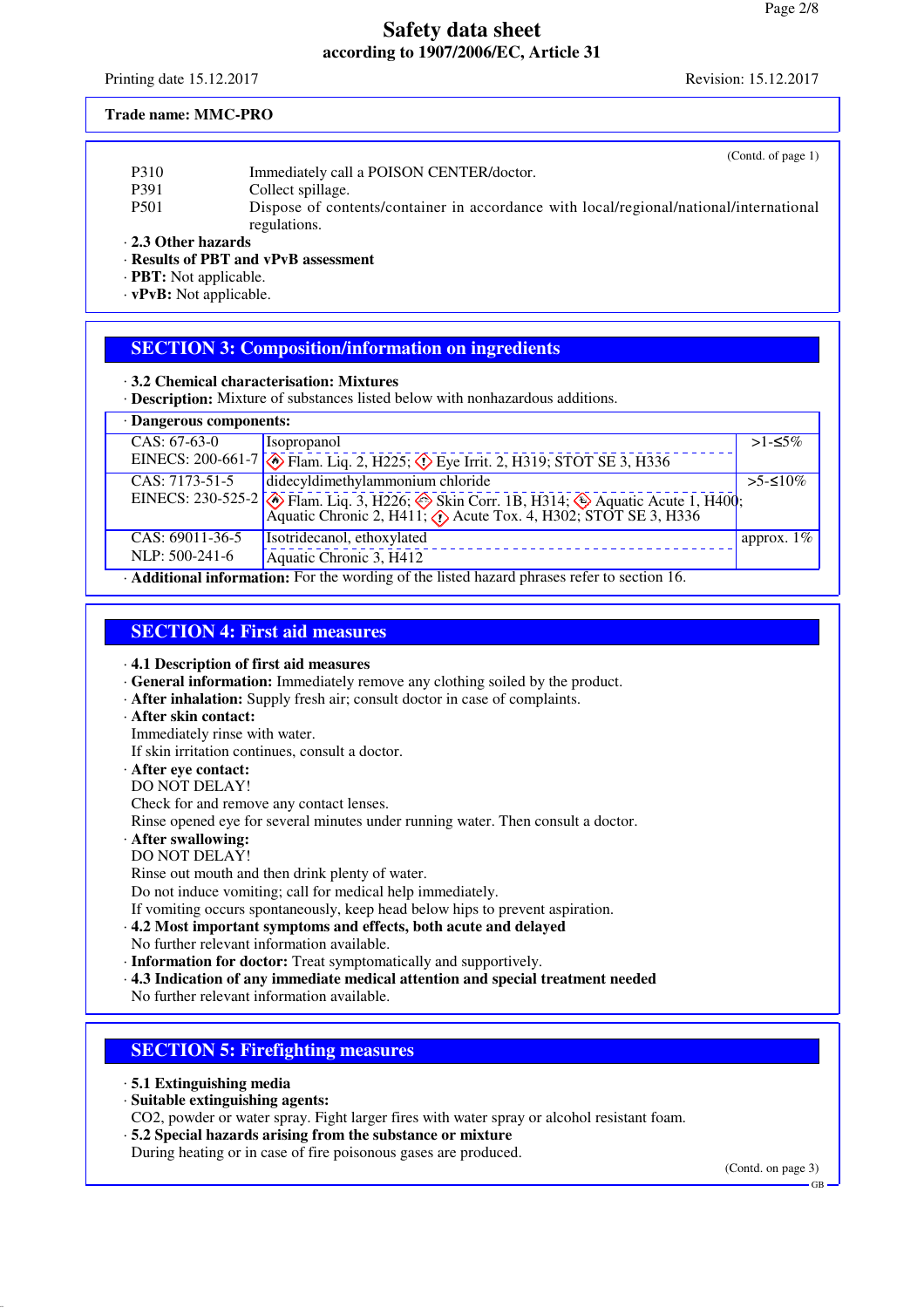Printing date 15.12.2017 Revision: 15.12.2017

#### **Trade name: MMC-PRO**

## · **5.3 Advice for firefighters**

· **Protective equipment:**

Do not inhale explosion gases or combustion gases. Wear self-contained respiratory protective device. Wear fully protective suit.

## **SECTION 6: Accidental release measures**

- · **6.1 Personal precautions, protective equipment and emergency procedures** Wear protective equipment. Keep unprotected persons away. Ensure adequate ventilation Particular danger of slipping on leaked/spilled product. · **6.2 Environmental precautions:** Do not allow product to reach sewage system or any water course in the undiluted form.
- · **6.3 Methods and material for containment and cleaning up:** Absorb with liquid-binding material (sand, diatomite, acid binders, universal binders, sawdust). Send for recovery or disposal in suitable receptacles. Ensure adequate ventilation.
- · **6.4 Reference to other sections** See Section 7 for information on safe handling. See Section 8 for information on personal protection equipment. See Section 13 for disposal information.

## **SECTION 7: Handling and storage**

#### · **7.1 Precautions for safe handling**

Ensure good ventilation/exhaustion at the workplace. Prevent formation of aerosols.

#### · **7.2 Conditions for safe storage, including any incompatibilities**

· **Storage:**

- · **Requirements to be met by storerooms and receptacles:** No special requirements.
- · **Information about storage in one common storage facility:** Store away from oxidising agents.
- Store away from foodstuffs.
- · **Further information about storage conditions:**
- Keep container tightly sealed.
- Protect from heat and direct sunlight.
- Store in cool, dry conditions in well sealed receptacles.
- Store in a bunded area.
- · **7.3 Specific end use(s)** No further relevant information available.

# **SECTION 8: Exposure controls/personal protection**

#### · **Additional information about design of technical facilities:** No further data; see item 7.

· **8.1 Control parameters**

## · **Ingredients with limit values that require monitoring at the workplace:**

## **67-63-0 Isopropanol**

WEL Short-term value: 1250 mg/m<sup>3</sup>, 500 ppm

Long-term value: 999 mg/m<sup>3</sup>, 400 ppm

· **Additional information:** The lists valid during the making were used as basis.

- · **8.2 Exposure controls**
- · **Personal protective equipment:**

Select PPE appropriate for the operations taking place taking into account the product properties.

(Contd. on page 4)

(Contd. of page 2)

GB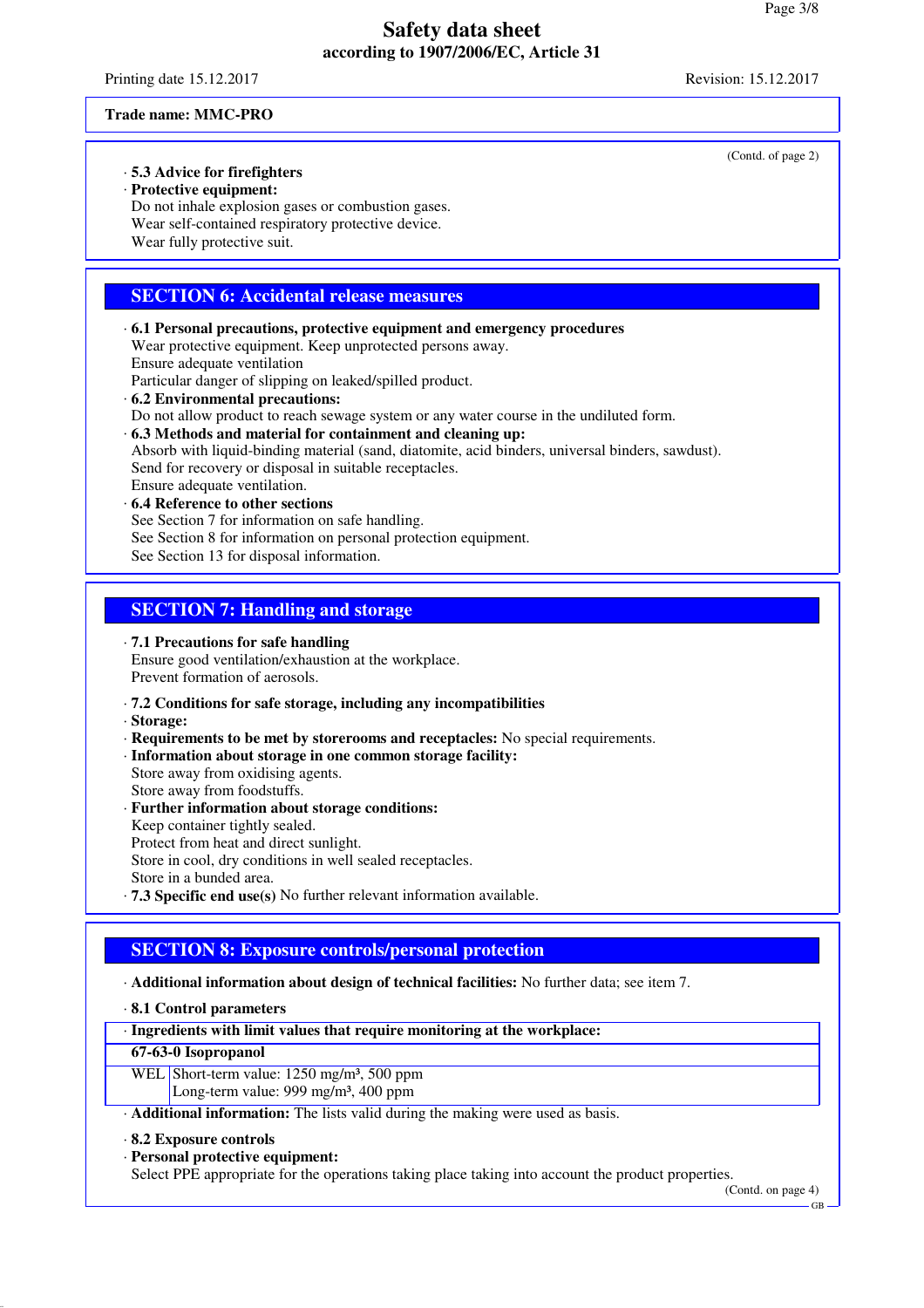Printing date 15.12.2017 Revision: 15.12.2017

#### **Trade name: MMC-PRO**

(Contd. of page 3) · **General protective and hygienic measures:** Keep away from foodstuffs, beverages and feed. Immediately remove all soiled and contaminated clothing Wash hands before breaks and at the end of work. Do not inhale gases / fumes / aerosols. Avoid contact with the eyes and skin. Do not eat or drink while working. Take note of assigned Workplace Exposure Limits. · **Respiratory protection:** Use suitable respiratory protective device in case of insufficient ventilation. · **Protection of hands:** Protective gloves The glove material has to be impermeable and resistant to the product/ the substance/ the preparation. Selection of the glove material on consideration of the penetration times, rates of diffusion and the degradation · **Material of gloves** The selection of the suitable gloves does not only depend on the material, but also on further marks of quality and varies from manufacturer to manufacturer. As the product is a preparation of several substances, the resistance of the glove material can not be calculated in advance and has therefore to be checked prior to the application. · **Penetration time of glove material** The exact break through time has to be found out by the manufacturer of the protective gloves and has to be observed. · **Eye protection:** Tightly sealed goggles · **Body protection:** Impervious protective clothing Body protection must be chosen depending on activity, possible exposure and product properties. **SECTION 9: Physical and chemical properties** · **9.1 Information on basic physical and chemical properties** · **General Information**

| OCHCLAI THIOI MAGUU                                    |                                               |  |
|--------------------------------------------------------|-----------------------------------------------|--|
| $\cdot$ Appearance:                                    |                                               |  |
| Form:                                                  | Fluid                                         |  |
| Colour:                                                | Clear                                         |  |
| $\cdot$ Odour:                                         | Mild                                          |  |
| • Odour threshold:                                     | Not determined.                               |  |
| $\cdot$ pH-value:                                      | Not determined.                               |  |
| Change in condition                                    |                                               |  |
| Melting point/freezing point:                          | Undetermined.                                 |  |
| Initial boiling point and boiling range: Undetermined. |                                               |  |
| · Flash point:                                         | Cannot support combustion                     |  |
| · Flammability (solid, gas):                           | Not applicable.                               |  |
| · Decomposition temperature:                           | Not determined.                               |  |
| · Auto-ignition temperature:                           | Product is not self-igniting.                 |  |
| $\cdot$ Explosive properties:                          | Product does not present an explosion hazard. |  |
|                                                        | (Contd. on page 5)                            |  |

GB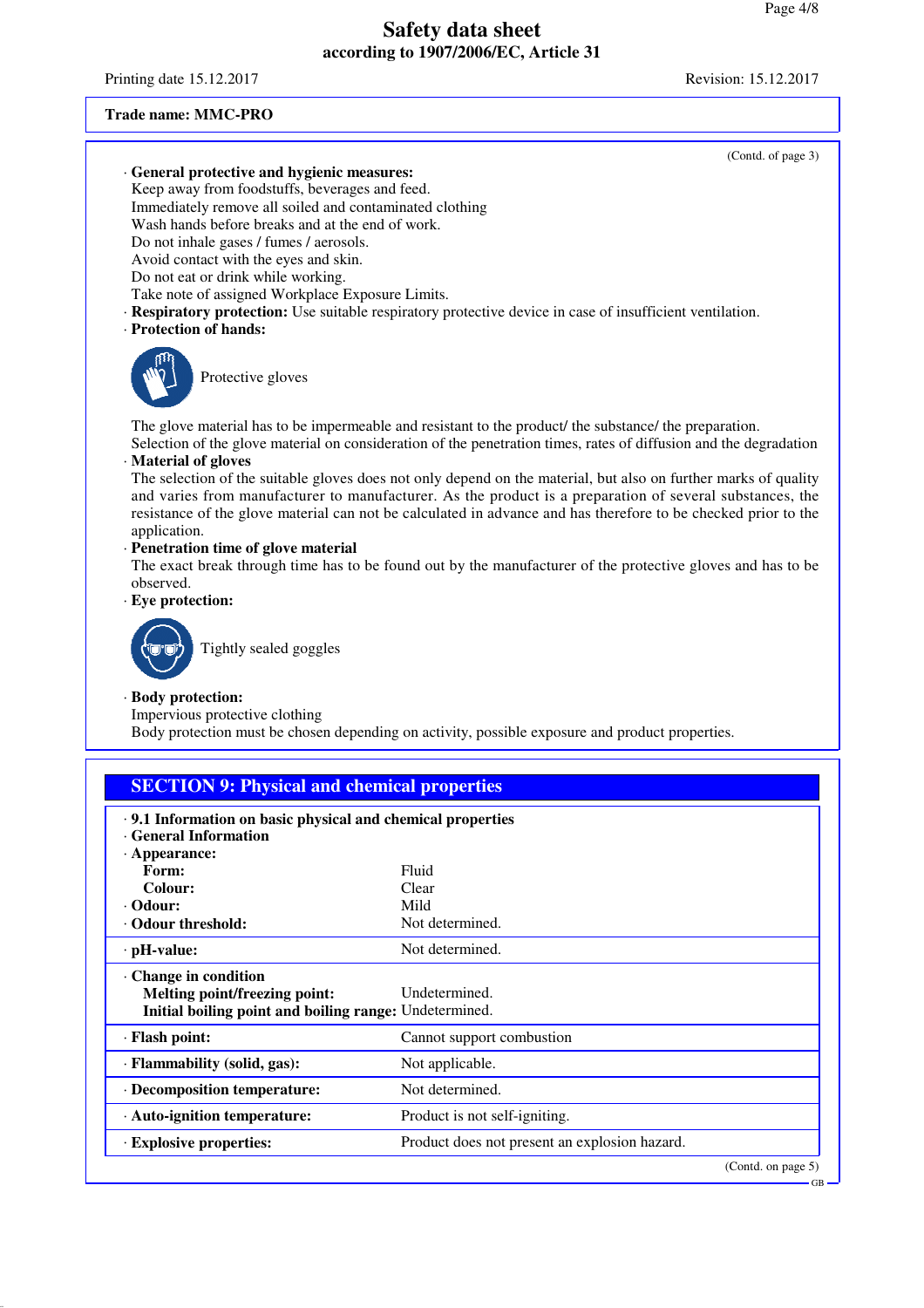Printing date 15.12.2017 Revision: 15.12.2017

#### **Trade name: MMC-PRO**

|                                           | (Contd. of page 4)                                                                                            |
|-------------------------------------------|---------------------------------------------------------------------------------------------------------------|
| · Explosion limits:<br>Lower:             | Not determined.                                                                                               |
| <b>Upper:</b>                             | Not determined.                                                                                               |
| · Vapour pressure at 20 °C:               | $23$ hPa                                                                                                      |
| $\cdot$ Density at 20 $\degree$ C:        | $0.995$ g/cm <sup>3</sup>                                                                                     |
| · Relative density                        | Not determined.                                                                                               |
| $\cdot$ Vapour density                    | Not determined.                                                                                               |
| <b>Evaporation rate</b>                   | Not determined.                                                                                               |
| · Solubility in / Miscibility with        |                                                                                                               |
| water:                                    | Fully miscible.                                                                                               |
| · Partition coefficient: n-octanol/water: | Not determined.                                                                                               |
| · Viscosity:                              |                                                                                                               |
| Dynamic:                                  | Not determined.                                                                                               |
| Kinematic:                                | Not determined.                                                                                               |
| . 9.2 Other information                   | NOTE: The physical data presented above are typical values and<br>should not be construed as a specification. |

## **SECTION 10: Stability and reactivity**

· **10.1 Reactivity** No further relevant information available.

- · **10.2 Chemical stability**
- · **Thermal decomposition / conditions to be avoided:** No decomposition if used according to specifications.
- · **10.3 Possibility of hazardous reactions** No dangerous reactions known.
- · **10.4 Conditions to avoid** No further relevant information available.
- · **10.5 Incompatible materials:** Strong oxidising agents.
- · **10.6 Hazardous decomposition products:** Carbon monoxide and carbon dioxide Nitrogen oxides (NOx)

# **SECTION 11: Toxicological information**

· **11.1 Information on toxicological effects**

· **Acute toxicity** Based on available data, the classification criteria are not met.

#### · **LD/LC50 values relevant for classification:**

## **7173-51-5 didecyldimethylammonium chloride**

Oral LD50 329 mg/kg (rat)

· **Primary irritant effect:**

- · **Skin corrosion/irritation**
- Causes skin irritation.
- · **Serious eye damage/irritation**
- Causes serious eye damage.
- · **Respiratory or skin sensitisation** Based on available data, the classification criteria are not met.
- · **CMR effects (carcinogenity, mutagenicity and toxicity for reproduction)**
- · **Germ cell mutagenicity** Based on available data, the classification criteria are not met.
- · **Carcinogenicity** Based on available data, the classification criteria are not met.
- · **Reproductive toxicity** Based on available data, the classification criteria are not met.
- · **STOT-single exposure** Based on available data, the classification criteria are not met.
- · **STOT-repeated exposure** Based on available data, the classification criteria are not met.
- · **Aspiration hazard** Based on available data, the classification criteria are not met.

(Contd. on page 6)

GB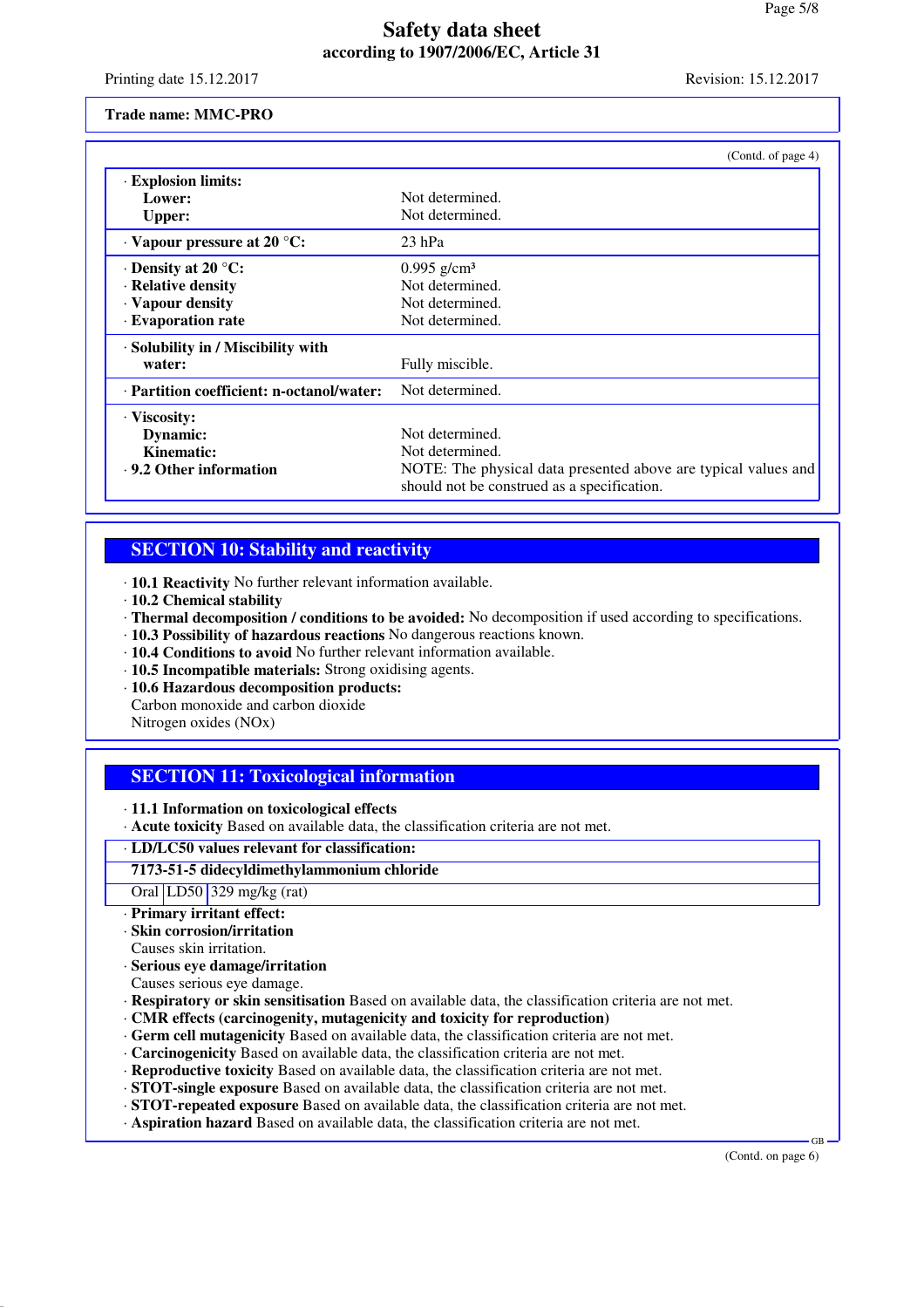Printing date 15.12.2017 Revision: 15.12.2017

#### **Trade name: MMC-PRO**

(Contd. of page 5)

## **SECTION 12: Ecological information**

- · **12.1 Toxicity**
- · **Aquatic toxicity:** No further relevant information available.
- · **12.2 Persistence and degradability** The organic portion of the product is biodegradable.
- · **12.3 Bioaccumulative potential** Product is not expected to bioaccumulate.
- · **12.4 Mobility in soil** No further relevant information available.
- · **Ecotoxical effects:**
- · **Remark:**

Very toxic for fish Harmful to fish

- · **Additional ecological information:**
- · **General notes:**

Water hazard class 2 (German Regulation) (Self-assessment): hazardous for water Do not allow product to reach ground water, water course or sewage system. Must not reach sewage water or drainage ditch undiluted or unneutralised. Danger to drinking water if even small quantities leak into the ground. Very toxic for aquatic organisms Harmful to aquatic organisms

· **12.5 Results of PBT and vPvB assessment**

- · **PBT:** Not applicable.
- · **vPvB:** Not applicable.
- · **12.6 Other adverse effects** No further relevant information available.

# **SECTION 13: Disposal considerations**

#### · **13.1 Waste treatment methods**

#### · **Recommendation**

- Recommended Hierarchy of Controls:
- Minimise waste;
- Reuse if not contaminated;
- Recycle, if possible; or
- Safe disposal (if all else fails).

Must not be disposed together with household garbage. Do not allow product to reach sewage system. Contact waste processors for recycling information.

Used, degraded or contaminated product may be classified as hazardous waste. Anyone classifying hazardous waste and determining its fate must be qualified in accordance with state and international legislation.

· **European waste catalogue**

Waste key numbers in accordance with the European Waste Catalogue (EWC) are origin-referred defined. Since this product is used in several industries, no waste key can be provided by the supplier. The waste key number should be determined in arrangement with your waste disposal partner or the responsible authority.

- · **Uncleaned packaging:**
- · **Recommendation:**

Disposal must be made according to official regulations.

Container remains hazardous when empty. Continue to observe all precuations.

Containers, even those that are "empty," may contain residues that can develop hazardous gases and vapours upon heating. Do not cut, drill, grind, weld, or perform similar operations on or near empty containers.

## **SECTION 14: Transport information**

· **14.1 UN-Number** · **ADR, IMDG, IATA** UN3082

(Contd. on page 7)

GB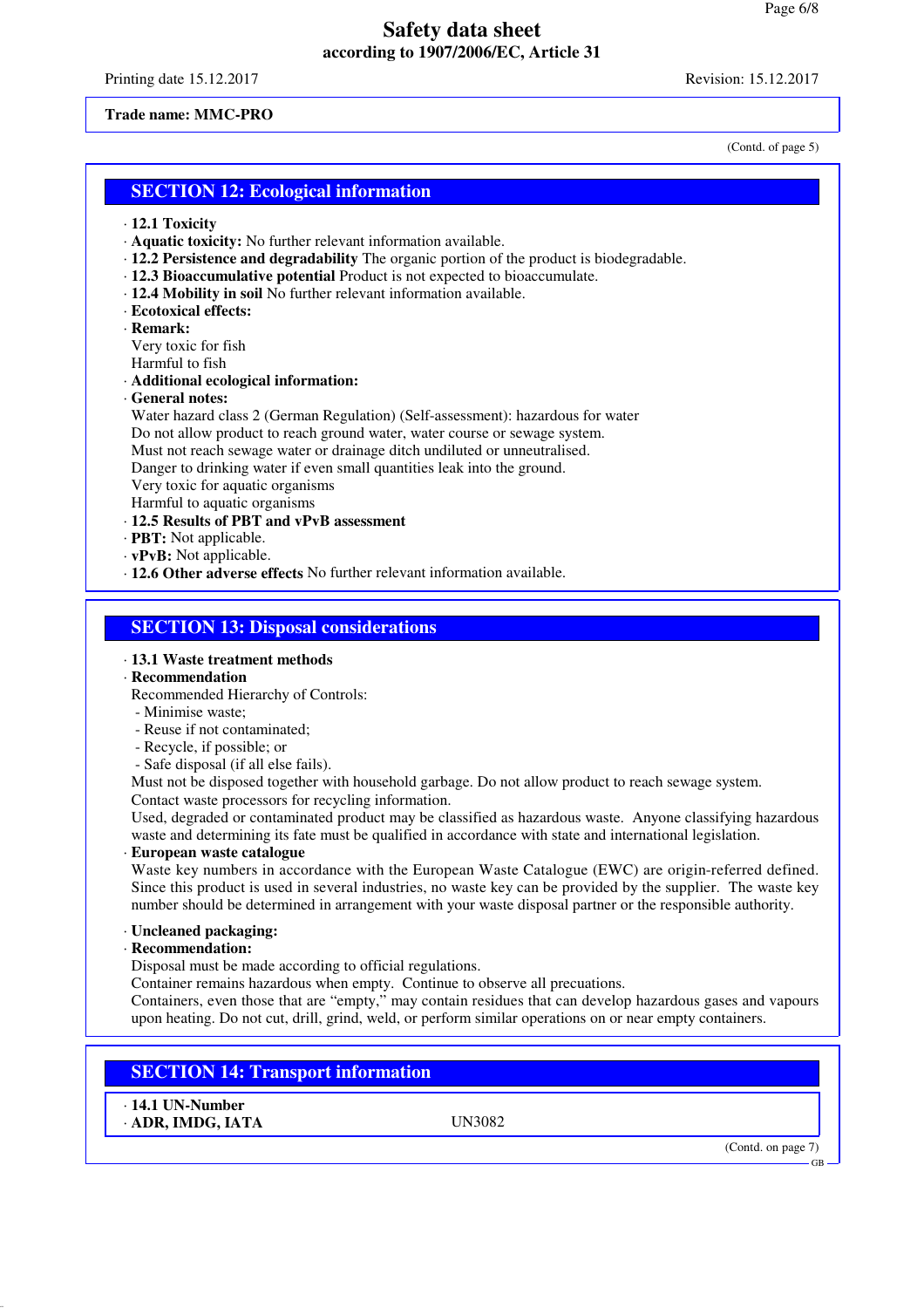Printing date 15.12.2017 Revision: 15.12.2017

| <b>Trade name: MMC-PRO</b>                                                                                    |                                                                                                                                                                                                                                                                                         |
|---------------------------------------------------------------------------------------------------------------|-----------------------------------------------------------------------------------------------------------------------------------------------------------------------------------------------------------------------------------------------------------------------------------------|
|                                                                                                               | (Contd. of page 6)                                                                                                                                                                                                                                                                      |
| $\cdot$ 14.2 UN proper shipping name<br>· ADR<br>$\cdot$ IMDG<br>$\cdot$ JATA                                 | 3082 ENVIRONMENTALLY HAZARDOUS<br>SUBSTANCE,<br>LIQUID,<br>$N \cdot O \cdot S$ .<br>(didecyldimethylammonium chloride)<br>ENVIRONMENTALLY HAZARDOUS SUBSTANCE,<br>LIQUID, N.O.S. (didecyldimethylammonium chloride),<br><b>MARINE POLLUTANT</b><br>ENVIRONMENTALLY HAZARDOUS SUBSTANCE, |
| · 14.3 Transport hazard class(es)                                                                             | LIQUID, N.O.S. (didecyldimethylammonium chloride)                                                                                                                                                                                                                                       |
| · ADR, IMDG, IATA                                                                                             |                                                                                                                                                                                                                                                                                         |
| · Class<br>· Label                                                                                            | 9 Miscellaneous dangerous substances and articles.<br>8                                                                                                                                                                                                                                 |
| · 14.4 Packing group<br>· ADR, IMDG, IATA                                                                     | III                                                                                                                                                                                                                                                                                     |
| · 14.5 Environmental hazards:<br>· Marine pollutant:<br>· Special marking (ADR):<br>· Special marking (IATA): | Product contains environmentally hazardous substances:<br>didecyldimethylammonium chloride<br>Symbol (fish and tree)<br>Symbol (fish and tree)<br>Symbol (fish and tree)                                                                                                                |
| · 14.6 Special precautions for user<br>· Danger code (Kemler):<br>· EMS Number:<br>· Stowage Category         | Warning: Miscellaneous dangerous substances and<br>articles.<br>80<br>$F-A, S-F$<br>A                                                                                                                                                                                                   |
| · 14.7 Transport in bulk according to Annex II of<br><b>Marpol and the IBC Code</b>                           | Not applicable.                                                                                                                                                                                                                                                                         |
| · Transport/Additional information:                                                                           |                                                                                                                                                                                                                                                                                         |
| $\cdot$ ADR<br>· Limited quantities (LQ)<br>· Excepted quantities (EQ)<br>· Transport category                | 5L<br>Code: E1<br>Maximum net quantity per inner packaging: 30 ml<br>Maximum net quantity per outer packaging: 1000 ml<br>3                                                                                                                                                             |
| $\cdot$ IMDG<br>$\cdot$ Limited quantities (LQ)<br>· Excepted quantities (EQ)                                 | 5L<br>Code: E1<br>Maximum net quantity per inner packaging: 30 ml<br>Maximum net quantity per outer packaging: 1000 ml                                                                                                                                                                  |
| · UN "Model Regulation":                                                                                      | UN 3082 ENVIRONMENTALLY HAZARDOUS<br>SUBSTANCE, LIQUID, N.O.S.<br>(DIDECYLDIMETHYLAMMONIUM CHLORIDE), 8,<br>Ш<br><b>GB</b>                                                                                                                                                              |

(Contd. on page 8)